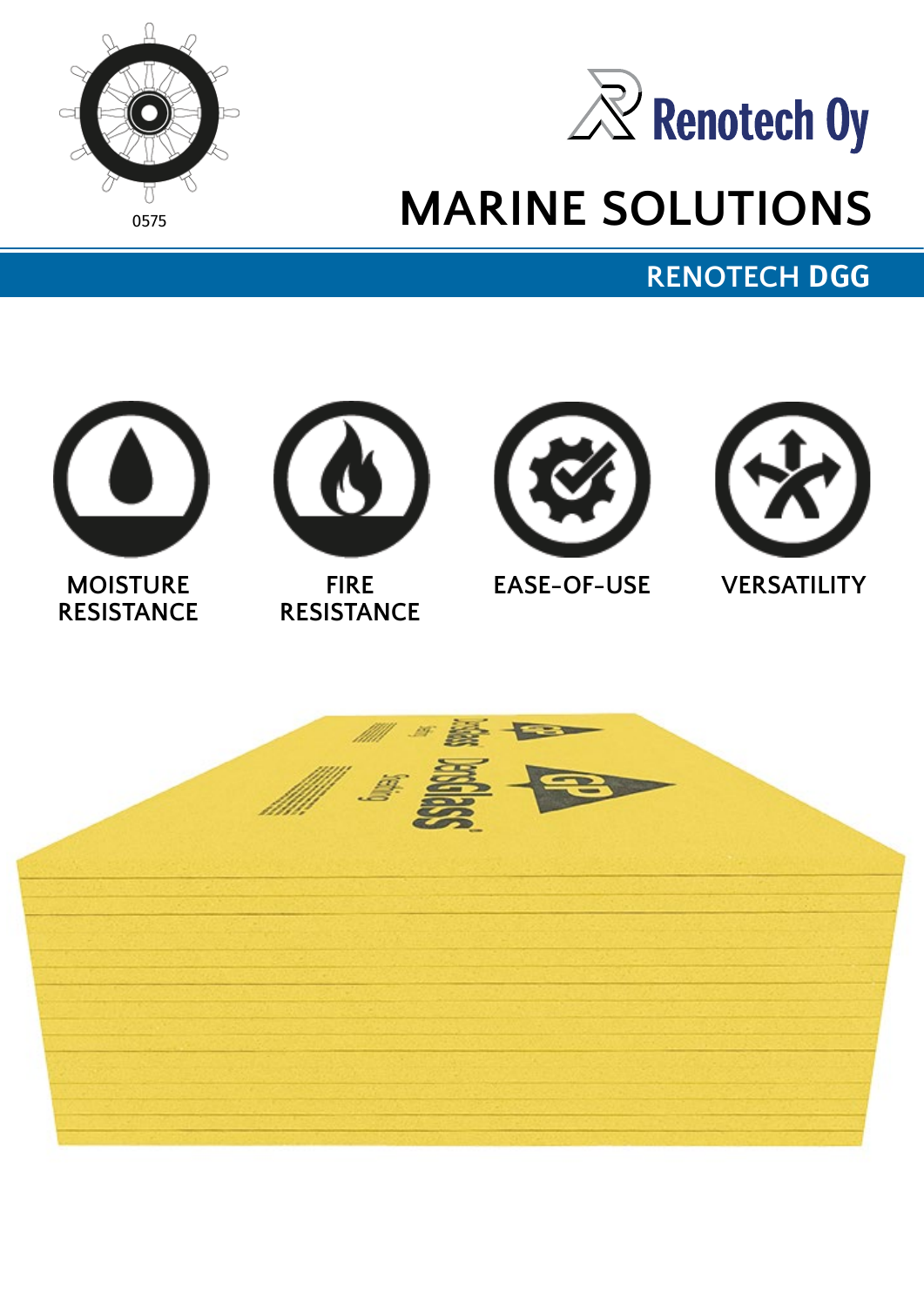## **RENOTECH DGG**

#### **CONTENTS**

| Summary                         |  |
|---------------------------------|--|
| Durability                      |  |
| Properties                      |  |
| Delivery, handling and storage  |  |
| Sizing and cutting              |  |
| Recommendations and Limitations |  |
| Installation                    |  |





RENOTECH DGG (DensGlass® Sheathing) is a MED certified incombustible, moisture- and mold proof gypsum *sheet.*

- The yellow fiberglass mat prevents the formation of mold food source.
- Backed with a limited warranty against delamination and deterioration for up to 12 months of exposure to normal weather conditions.\*

*\*For complete warranty details, visit www.buildgp.com/warranties.* 

*When tested, as manufactured, in accordance with ASTM D3273, DensGlass Sheathing has scored a 10, the highest level of performance for mold resistance under the ASTM D3273 test method.*

#### **AVAILABLE SIZES AND DIMENSIONS**

*MED certified Renotech DGG is available in 12.7 and 15.9 mm thickness. W 1219 x L 2438 mm. Other lenaths are availble upon request.*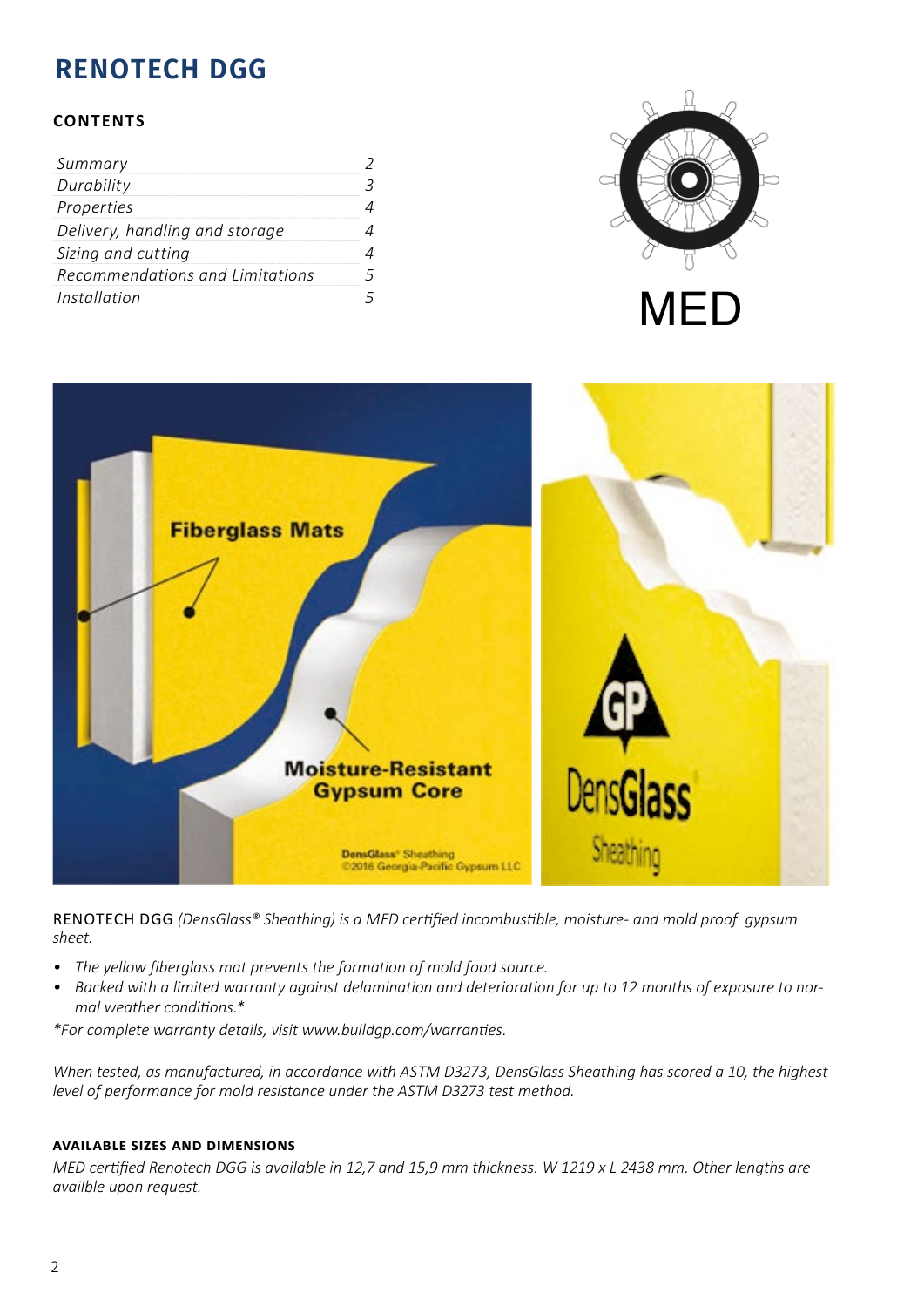**RENOTECH DGG** is and excellent indoor wall and ceiling substrate. It is an outstanding material for constructing large-scale, seamless and durable indoor surfaces.

Renotech DGG is easy to install. Installed DGG sheathing is resistant to warping and sagging, even in humid conditions.

#### **MOLD RESISTANCE**

In independent testing, DensGlass sheathing, with its fiberglass mat design, has achieved a score of 10, the highest level of performance for mold resistance under ASTM D3273.

#### **STRENGTH**

Fiberglass mats penetrate into the panel to make an integrated unit, that offers superb strength; outstanding resistance to delamination, deterioration, warping and job site damage. The flexural strength of Renotech DGG is approximately the same in both directions. This means DGG panels can be installed either vertically or horizontally. DGG panels also protect and help stabilize structural framing.

#### **STABILITY**

Renotech DGG is extremely resistant to rippling, buckling and sagging, even under humid conditions—which makes it particularly suitable for soffits. In actual tests, DensGlass panels exceeded ASTM C1396 standards for humidified deflection by a factor of five times over the standard for paper-faced gypsum sheathing.

#### **FIRE RESISTANCE**

Renotech DGG is incombustible (ASTM E136 and CAN/ULC S114).

#### **MOISTURE RESISTANCE**

DensGlass sheathing integrates a water-resistant, treated core with a fiberglass mat face and back to provide superb moisture protection.

#### **EASY TO HANDLE**

DGG panels are lightweight and easy to handle. They can be cut and fastened with standard drywall tools and fasteners.

#### **WARRANTY**

Renotech DGG is covered by manufacture's 12-month limited warranty against delamination and deterioration for exposure to normal weather conditions; and a five-year limited warranty against manufacturing defects. For a copy of the limited warranty, visit manufacturer website at www.buildgp.com/warranties.

#### **CERTIFICATION**

Renotech DGG is MED certified (MEDB00003JZ).



#### **SUSTAINABILITY**

Renotech Oy and the DGG manufacturer (Georgia-Pacific Gypsum) are both committed to using resources efficiently to provide innovative products and solutions that meet the needs of customers and society, while operating in a manner that is environmentally and socially responsible, and economically sound.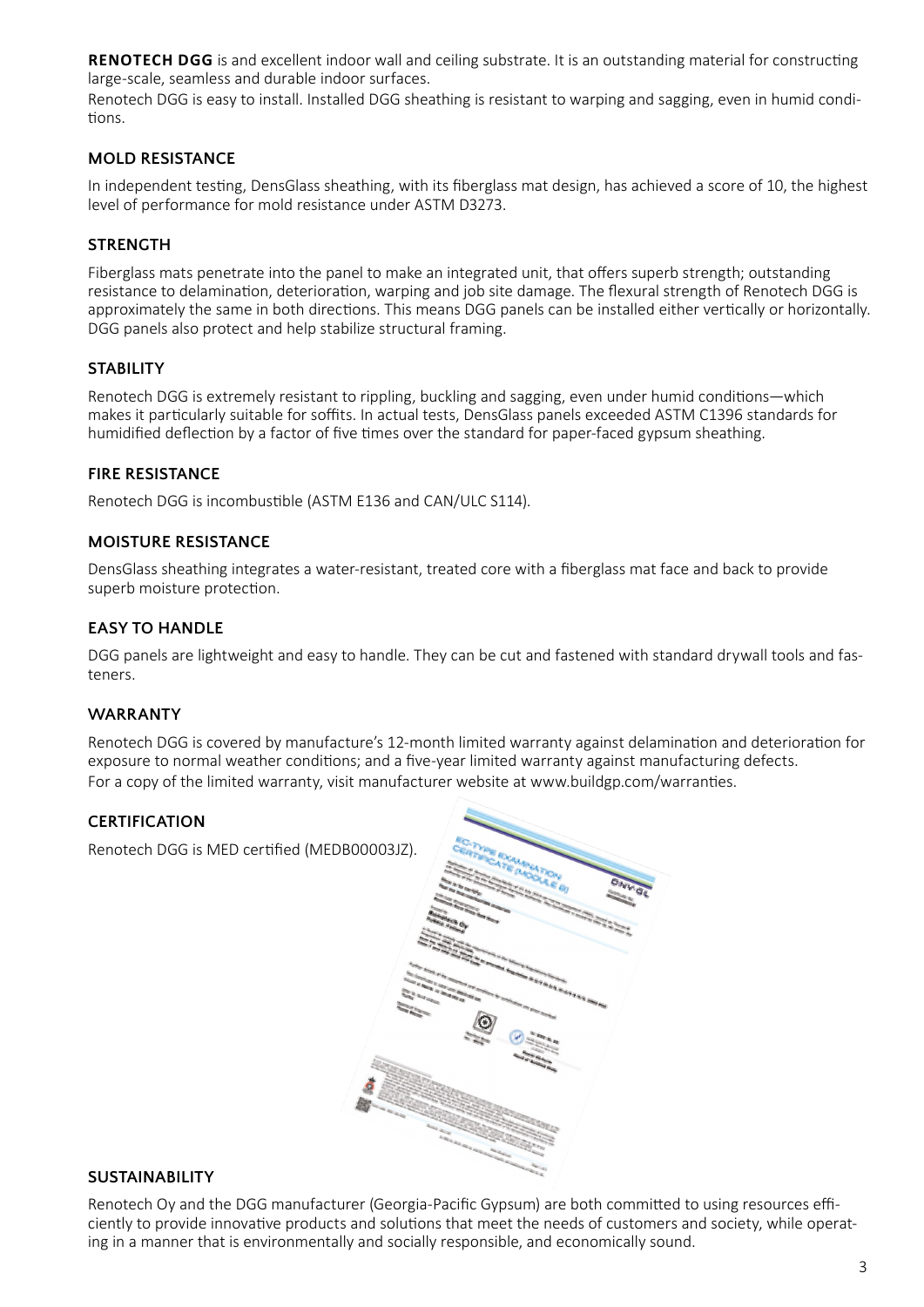### **PROPERTIES**

| <b>PRODUCT COMPARISON</b>                                                                         | <b>RENOTECH DGG</b><br>$12,7$ mm  | <b>RENOTECH DGG</b><br>15,9 mm                 |
|---------------------------------------------------------------------------------------------------|-----------------------------------|------------------------------------------------|
| Width,, nominal <sup>5</sup>                                                                      | 1219 mm $(\pm 2, 4$ mm)           | 1219 mm $(\pm 2, 4 \text{ mm})$                |
| Length, standard <sup>5</sup>                                                                     | 2438, 2743, 3048 mm (± 6 mm)      | 2438, 2743, 3048 mm (± 6 mm)                   |
| Weight, nominal <sup>9</sup>                                                                      | $9$ kg/m <sup>2</sup>             | 12 $\text{kg/m}^2$                             |
| Bending radius (lengthwise)                                                                       | 1829 mm <sup>6</sup>              | 2438 mm <sup>6</sup>                           |
| Racking strength (dry) <sup>7</sup><br>Ultimate - not design value                                | 7878 N/m                          | 9544 N/m                                       |
| Flexural strength, parallel <sup>2</sup>                                                          | 356 N                             | 445 N                                          |
| Compressive strength                                                                              | 3445 kPa                          | 3445 kPa                                       |
| Humidified deflection <sup>2, 5</sup>                                                             | 6 mm                              | $3 \, \text{mm}$                               |
| Permeance <sup>3</sup>                                                                            | 1300 ng/Pa•s•m <sup>2</sup>       | 970 ng/Pa $\bullet$ s $\bullet$ m <sup>2</sup> |
| $R$ value <sup>4</sup>                                                                            | 0,099 $m^2$ K/W                   | $0,118 \text{ m}^2 \cdot \text{K/W}$           |
| Combustibility                                                                                    | Noncombustible                    | Noncombustible                                 |
| Linear expansion with moisture change <sup>10</sup>                                               | 158,75 x 10 $-6$<br>mm/mm %RH     | 158,75 x 10 $-6$<br>mm/mm %RH                  |
| Surface burning characteristics<br>(per ASTM E84 or CAN/ULC-S102)<br>flame spread/smoke developed | 0/0                               | 0/0                                            |
| Thermal expansion coefficient <sup>11</sup>                                                       | $15,3 \times 10^{-6}$<br>mm/mm/°C | $15,3 \times 10^{-6}$<br>mm/mm/°C              |

*1 Specified values per ASTM C1396.*

*2 Tested in accordance with ASTM C473.*

*3 Tested in accordance with ASTM E96 (dry cup method).*

*4 Tested in accordance with ASTM C518 (heat flow meter).*

*5 Specified values per ASTM C1177.*

*6 Double fasteners on ends as needed.*

*7 Tested in accordance with ASTM E72. 8 As defined and Tested in accordance with ASTM E136 or CAN/ULC S114.*

*9 Approximate weight for design and shipping purposes. Actual weight may vary based on manufacturing location and other factors.*

*10 As stated by Gypsum Association GA-235.*

*11 Tested in accordance with ASTM E228-85.*

## **DELIVERY, STORAGE AND HANDLING**

All DGG sheets delivered are MED marked, bearing brand and supplier name. The plastic packaging used to wrap gypsum panel products for shipment, is intended to provide temporary protection from moisture exposure during transit only, and is not intended to provide protection during storage after delivery. Such plastic packaging shall be removed immediately upon receipt of the shipment. **WARNING**: Failure to remove protective plastic shipping covers can result in condensation which can lead to damage, including mold.

Wear protective gloves. All materials should be kept dry. Gypsum panel products shall be neatly stacked flat with care taken to prevent sagging or damage to edges, ends and surfaces. Gypsum panel products and accessories shall be properly supported on risers on a level platform, and fully protected from weather, direct sunlight exposure, and condensation. Gypsum panel products shall be stacked flat rather than on edge or end. **WARNING**: Gypsum panel products stacked on edge or end can be unstable and present a serious hazard in the workplace should they accidentally topple.

## **FITTING AND CUTTING**

DGG panel seams must always be placed over the hull's structural beam. Leave a 1–3 mm gap between the butt joint. Fill the butt joint gap with CA120 adhesive plaster or similar.

Cut DGG sheets with utility knife, circular saw or jigsaw. Dust and fibers produced during the handling and installation of the product may cause skin, eye and respiratory tract irritation. Avoid breathing dust and minimize contact with skin and eyes. Wear long sleeve shirts, long pants and eye protection. Always maintain adequate ventilation. Use a dust mask or an approved respirator as appropriate in dusty or poorly ventilated areas.

DGG sheating can be installed slighty curved lenghtwise. See Properties table for bending radius.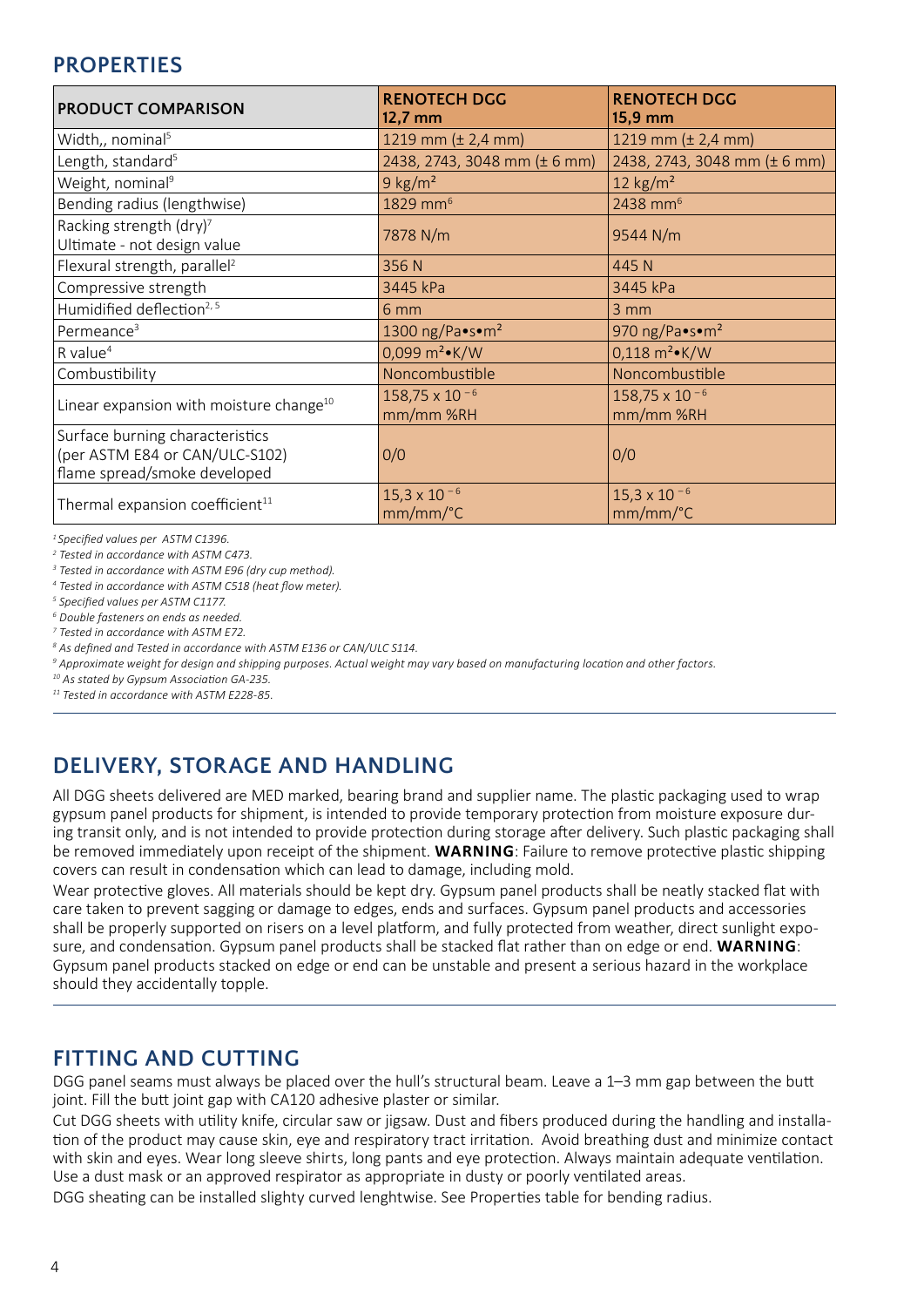## **RECOMMENDATIONS AND LIMITATIONS**

Renotech DGG is moisture resistant, but it is not intended for immersion in water.

Avoid any condition that will create moisture in the air and condensation on DGG sheathing.

Renotech DGG manufacturer nor supplier, does not warrant and is not responsible or liable for the performance of the cladding or exterior systems applied over DGG sheathing. The suitability and compatibility of any system is the responsibility of the system manufacturer or design authority.

Do not use DGG sheathing as a base for nailing or mechanical fastening.

Do not laminate masonry surfaces to DGG sheathing; use furring strips or framing.

Renotech DGG is not intended for tile applications.

DensGlass Sheathing should not be used in lieu of plywood.

For all installations, design details such as fasteners, sealants and control joints per system specifications must be properly installed. Openings and penetrations must be properly flashed and sealed. Failure to do so will void the warranty.

Fasteners should be flush to the face of the board, not countersunk.

## **INSTALLATION**

Renotech DGG is intended for indoor ceiling and wall applications.

Install DGG sheets yellow fiberglass mat exposed. Fasten DGG sheets to the hull framing system, using screws and adhesive. Substrates and surfaces must be clean and dust-free. Use only shipyard approved, flexible adhesive. Fasteners should be driven flush with the panel surface (not countersunk). Fasten screws every 150–200mm. Studs cc407, width 40mm.

- 1. Fasten always using screws and adhesive. Clean the steel framing of any oil or grease. Follow the adhesive manufacturer's application instructions.
- 2. Leave a 1–3 mm gap between sheet butt joints. Fill the gap with CA120 adhesive plaster or similar.
- 3. Use the adhesive plaster or similar to cover visible screw heads and any larger surface flaws.
- 4. Skim coat the DGG board crosswise (short edge to short edge) with CA120 adhesive plaster, using a wide spatula. The layer must be smooth and uniform. The layer should almost completely cover the yellow surface.

The CA120 layer levels any sheet rippling.

- 5. Smooth the plaster surface gently with sanding paper. Do not expose the yellow fiberglass mat. Oversanding must be patched with CA120 adhesive plaster and smoothed again.
- 6. Apply a layer of diluted Otex paint primer. Allow the primer to dry completely.
- 7. Patch any smaller flaws with lightweight filler. Often it is necessary to skim coat the entire surface.
- 8. Apply second layer of paint primer, and let it dry.
- 9. Apply top coat, follow the paint manufacturer's application instructions.

#### **LIABILITY:**

Renotech Oy is not liable for any material or other damage caused by failing to adhere to instructions given herein. Renotech Oy must approve all post-installation modifications to/affecting DGG components. Failure to notify/seek approval for modifications, releases Renotech Oy of all damage liability.

→ *Renotech Oy participates in the design of the project-specific installation/fastening, free of charge.*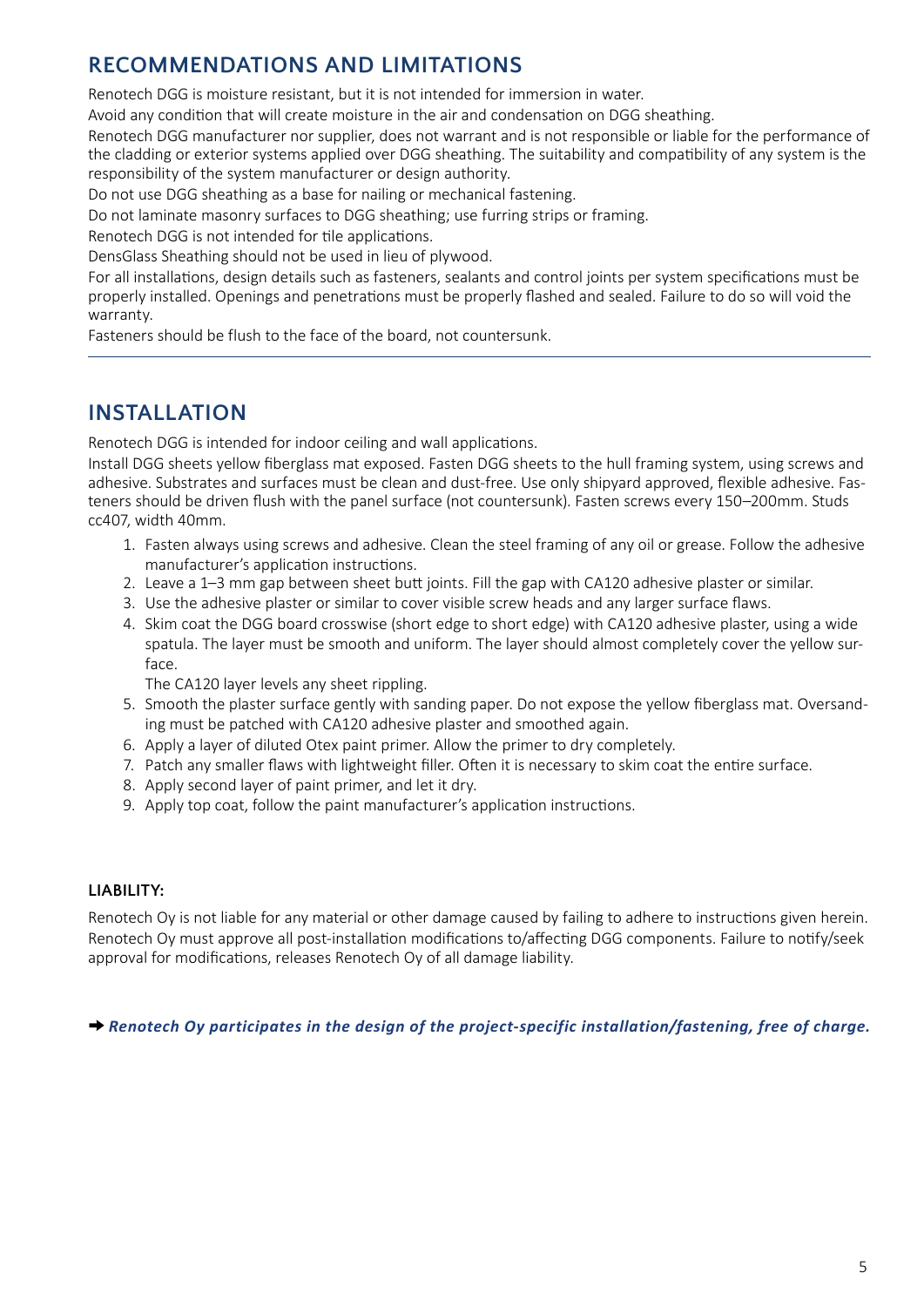

*Renotech DGG is fastened to solid steel structure with adhesive and screw's.*



*A layer of CA120 adhesive plaster, applied across the DGG sheet (short to short edge), levels any sheet surface rippling.*



*The finished Renotech DGG surface is smooth and seamless.*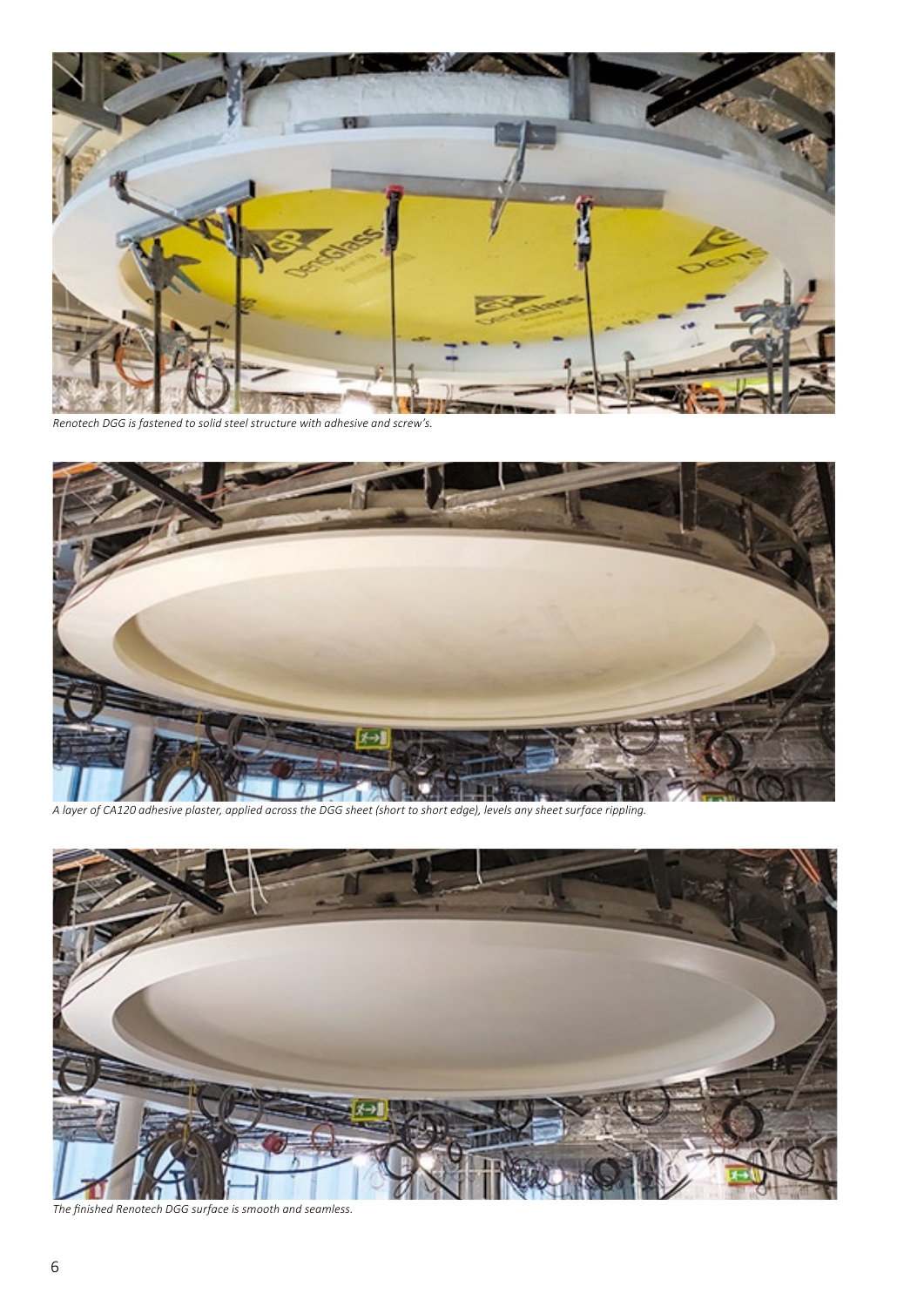

*A layer of CA120 adhesive plaster has been applied across the DGG sheets. The yellow fiberglass mat is barely visible.*





*Renotech DGG can be bent to shape (see Properties for bending radius, p. 4).*